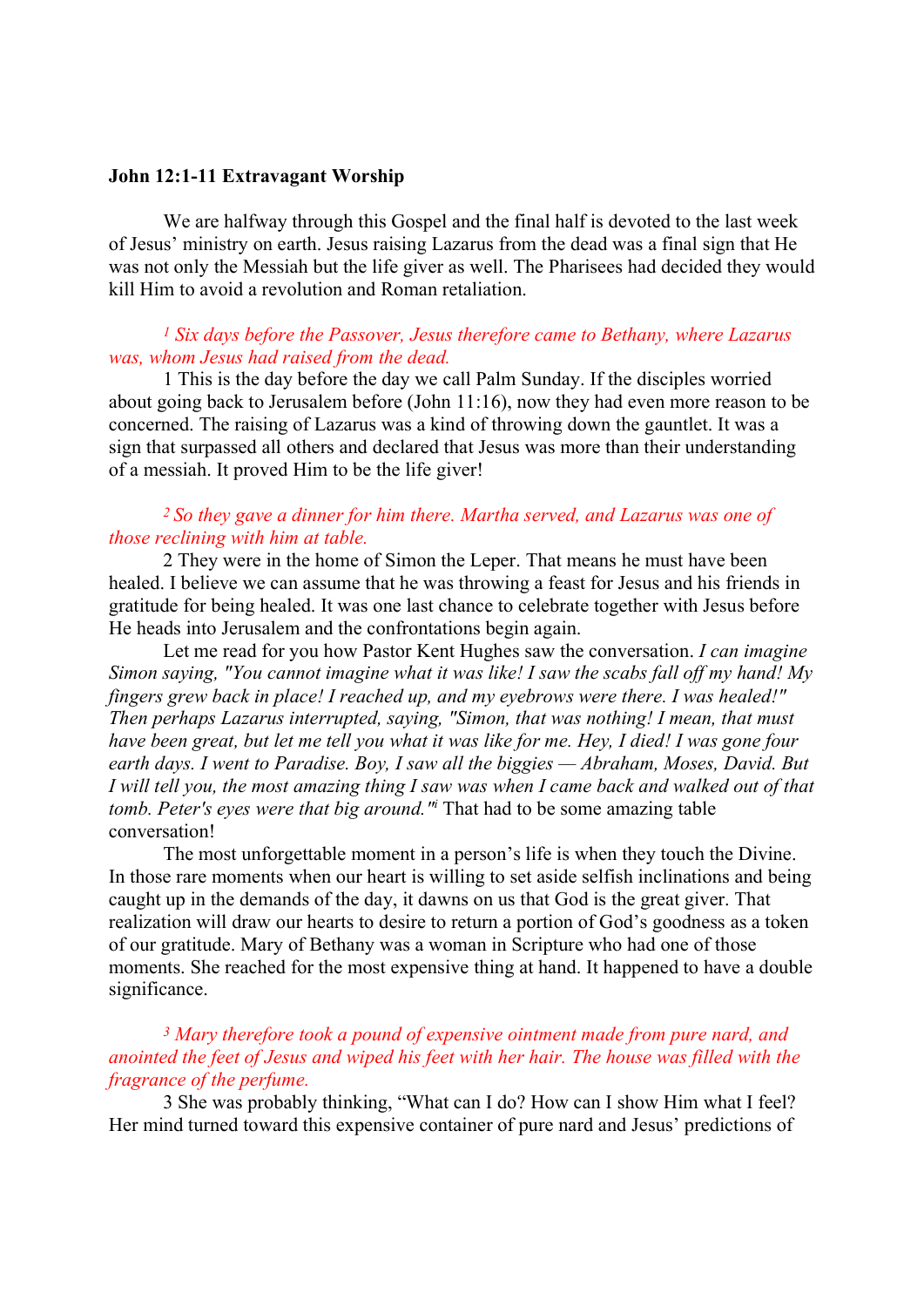His impending execution. The family had probably purchased the nard for Lazarus' body, but Lazarus did not need it now. And then it hit her, "I will anoint Jesus with it. He is worthy of so much more, but this is the best I can bring. I will soothe His head and feet with it. Maybe I am doing this because we won't have time to anoint His body for burial." Here was this costly item that was probably going to be sold to recover the money, but Mary wanted to use it for a much higher purpose, to show her heart of gratitude and love to Jesus.

# <sup>4</sup> But Judas Iscariot, one of his disciples (he who was about to betray him), said, <sup>5</sup> "Why was this ointment not sold for three hundred denarii and given to the poor?"

4,5 Both Mark and John tell us that the value was equivalent to a year's wages (Mark 14:5). Do you think that is extravagant? What if someone spent fifty or sixtythousand dollars on a onetime event because they loved Jesus? Someone once handed the church a check for one-hundred thousand dollars and we gave it all away to missions that were effectively reaching lost souls. Would you join Judas in murmuring about it?

 Watch out for a critical spirit. Do not be drawn in when someone begins criticizing others. Lift up Jesus. Speak praise. Sometimes there needs to be warnings to those who are young in the faith such as we are reading about in Galatians. But in general, praise is more fitting than complaint for complaint is often murmuring against God.

# $6$  He said this, not because he cared about the poor, but because he was a thief, and having charge of the moneybag he used to help himself to what was put into it.

6 Criticism often tells you more about the one who is criticizing than about who or what they criticize. Self-interest, self-concern, greed masked with a cloak of righteousness (Luke 12:15)! I want! I deserve! That is often the case. People create divisions and strife because they want something the way they want it, but they would never say it that plainly. Instead, they cloak it in some self-sacrificial language that sounds like they are only thinking of others (Matthew 7:15). Contrast that with the fact that Mary had just performed one of the most memorable acts of worship ever recorded. What a moment to have witnessed.

 In Pakistan, Qabil Matar moved his wife, son and daughter to the Northwest Frontier province to reach out to the Taliban and Al Qaeda with the message of Jesus Christ. He was captured, hung upside down in the hole of an outhouse for hours, interrogated, beaten, and locked in that bathroom for the night. In the middle of the night, God answered the saints who were praying for him and one of his captors secretly released him and told him to flee.

He was able to escape the region with his family, but when he learned about all the people praying for him, he said, "I was encouraged… That moment I decided to go back and preach in the same area. My fear is gone." His extravagant worship is his utter denial of this world for that world that is to come (Hebrews 11:14)!

We feel we must complain because the actions of extravagant worshipers expose our hypocrisy. That was what was bothering Judas. Mary's worship was such a contrast to his greed.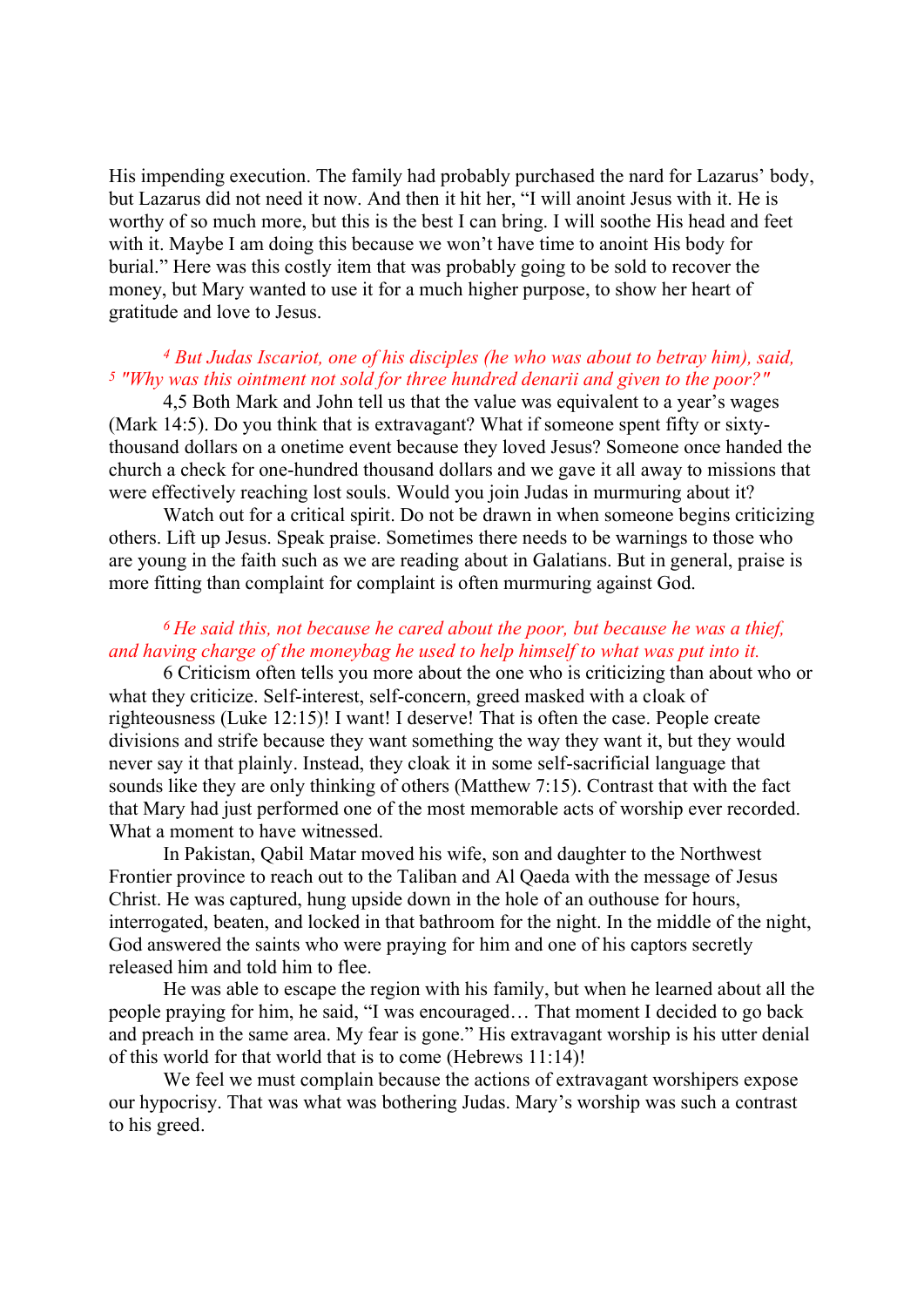#### <sup>7</sup>Jesus said, "Leave her alone, so that she may keep it for the day of my burial.

7 I love the way Jesus stands up for the innocent, don't you? In essence Jesus was saying, "Back off! You are blind to what is really going on here." When you do what the Spirit of God leads you to do, people will criticize you. Remember, Satan is the accuser of the brethren (Revelation 12:10). You have Someone who will stand up for you! When Jesus is standing up for you, who else to do you need? He is more than able to put anyone in their place. Do not expect anyone but Him to really understand your worship, especially when it is extravagant worship. In Matthew's Gospel (26:6), Jesus said, "She has done a beautiful thing to me." (ESV) What an expression. I want to do beautiful things for Jesus. How about you?

 Wherever Jesus went on those last days, from the Gethsemane to the mock trials, to Pilate and Herod, to the cross, everyone who was near Him could smell the fragrance of nard (Song of Songs 1:12). It was a beautiful thing that she did. The fragrance stood in contrast to the humiliation Jesus was enduring. There was one thing she could do to lessen the ugliness of it all, and she did it, no matter the cost.

#### <sup>8</sup> For the poor you always have with you, but you do not always have me."

8 You can do things for Jesus by helping the poor anytime. "There will always be the poor in the earth" was a quote from the Torah (Deuteronomy 15:11). Jesus was only to be with them for a few more days. This was Mary's last chance to show her love and appreciation to Him while He was physically present.

## <sup>9</sup> When the large crowd of the Jews learned that Jesus was there, they came, not only on account of him but also to see Lazarus, whom he had raised from the dead. <sup>10</sup> So the chief priests made plans to put Lazarus to death as well, <sup>11</sup> because on account of him many of the Jews were going away and believing in Jesus.

9-11 The people were "going over." I think that means they were abandoning the leadership of the Sanhedrin and following Jesus. The leadership of the Jews was so hardened in heart that they decided to kill not only Jesus, but Lazarus as well. How desperate to think you can stop God by covering up His miracles (Job 40:8,9). It really shows how pathetic we can be in insisting on our own way.

In Matthew's account of the story (26:13), he recorded that Jesus said, <sup>13</sup> Truly, I say to you, wherever this gospel is proclaimed in the whole world, what she has done will also be told in memory of her." And right here this evening in Arizona, halfway around the world, the words of Jesus are being fulfilled. An extravagant act of worship and love from 2000 years ago is challenging us today to be more dedicated and committed. It is rebuffing our mediocrity (Revelation 3:15). It is calling us to go deeper and to let the love of Christ so grip our hearts that no sacrifice could be too great.

#### **Ouestions**

Who is the host and why is that important?